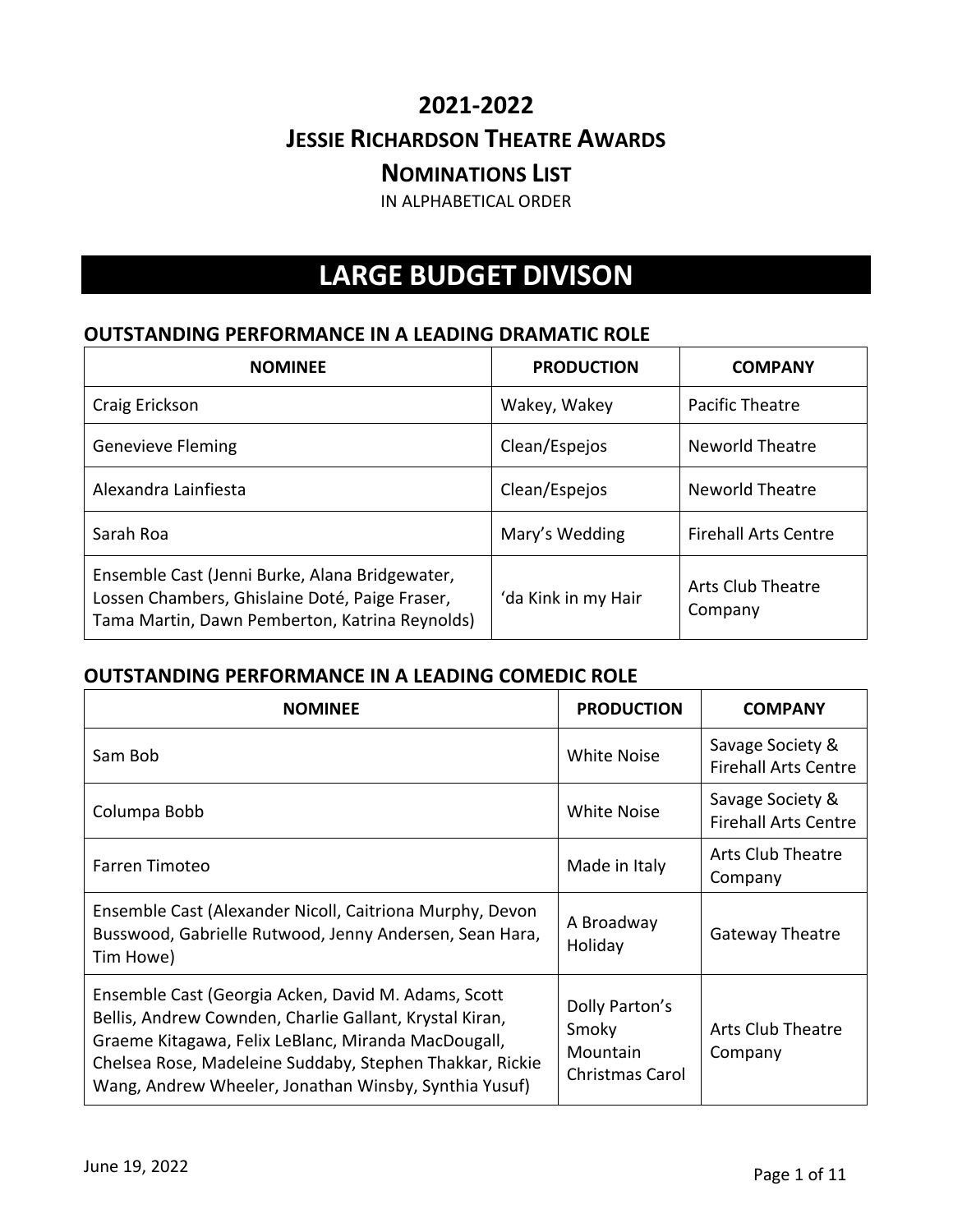#### **OUTSTANDING PERFORMANCE IN A SUPPORTING DRAMATIC ROLE**

| <b>NOMINEE</b>           | <b>PRODUCTION</b>                                                                      | <b>COMPANY</b>                    |
|--------------------------|----------------------------------------------------------------------------------------|-----------------------------------|
| Ron Reed                 | How The World Began                                                                    | Pacific Theatre                   |
| <b>Kerry Sandomirsky</b> | <b>Ominous Sounds at the River Crossing</b><br>(or, Another Fucking Dinner Party Play) | <b>Touchstone Theatre Society</b> |

#### **OUTSTANDING LIGHTING DESIGN**

| <b>NOMINEE</b>                | <b>PRODUCTION</b>                                       | <b>COMPANY</b>              |
|-------------------------------|---------------------------------------------------------|-----------------------------|
| Chengyan Boon                 | Wakey, Wakey                                            | Pacific Theatre             |
| Conor Moore & Celeste English | Made in Italy                                           | Arts Club Theatre Company   |
| Lauchlin Johnston             | Mary's Wedding                                          | <b>Firehall Arts Centre</b> |
| Parjad Sharifi                | Dolly Parton's Smoky Mountain<br><b>Christmas Carol</b> | Arts Club Theatre Company   |
| John Webber                   | How The World Began                                     | Pacific Theatre             |

#### **OUTSTANDING SET DESIGN**

| <b>NOMINEE</b>        | <b>PRODUCTION</b>                                       | <b>COMPANY</b>              |
|-----------------------|---------------------------------------------------------|-----------------------------|
| Lauchlin Johnston     | Mary's Wedding                                          | <b>Firehall Arts Centre</b> |
| Shizuka Kai           | Clean/Espejos                                           | <b>Neworld Theatre</b>      |
| Shizuka Kai           | Dolly Parton's Smoky Mountain<br><b>Christmas Carol</b> | Arts Club Theatre Company   |
| Kevin McAllister      | 'da Kink in my Hair                                     | Arts Club Theatre Company   |
| <b>Cory Sincennes</b> | Made in Italy                                           | Arts Club Theatre Company   |

#### **OUTSTANDING COSTUME DESIGN**

| <b>NOMINEE</b>    | <b>PRODUCTION</b>                                | <b>COMPANY</b>            |
|-------------------|--------------------------------------------------|---------------------------|
| Carmen Alatorre   | Dolly Parton's Smoky Mountain<br>Christmas Carol | Arts Club Theatre Company |
| Nalo Soyini Bruce | 'da Kink in my Hair                              | Arts Club Theatre Company |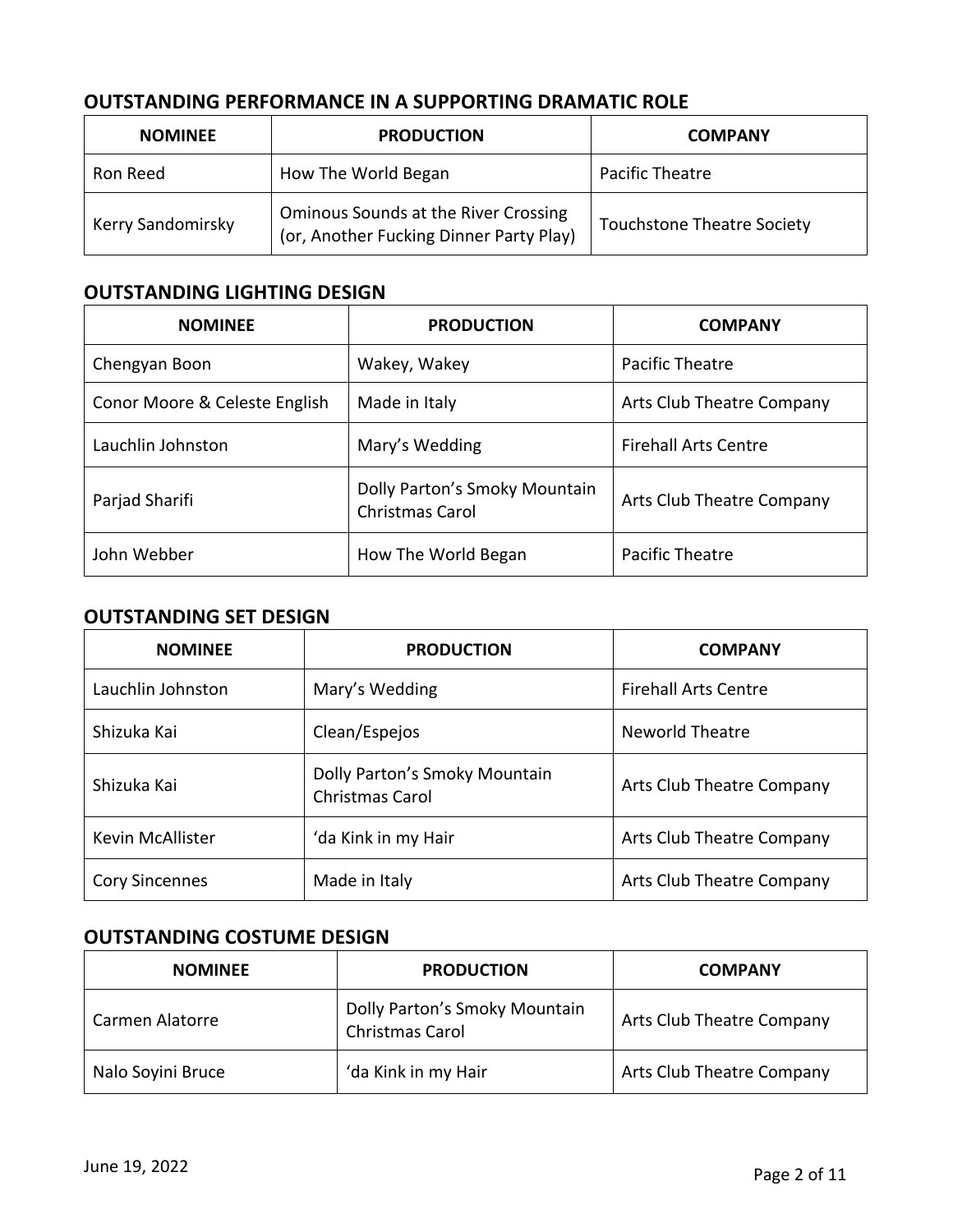| <b>NOMINEE</b>        | <b>PRODUCTION</b>   | <b>COMPANY</b>                        |
|-----------------------|---------------------|---------------------------------------|
| <b>Rick Colhoun</b>   | How The World Began | <b>Pacific Theatre</b>                |
| Mary Jane Coomber     | Wakey, Wakey        | <b>Pacific Theatre</b>                |
| <b>Riley Hardwick</b> | Mary's Wedding      | <b>Firehall Arts Centre</b>           |
| Cheyanna Kootenhayoo  | <b>White Noise</b>  | Savage Society & Firehall Arts Centre |

#### **OUTSTANDING SOUND DESIGN OR ORIGINAL COMPOSITION**

#### **OUTSTANDING DIRECTION**

| <b>NOMINEE</b>                         | <b>PRODUCTION</b>                                       | <b>COMPANY</b>                      |
|----------------------------------------|---------------------------------------------------------|-------------------------------------|
| Daniela Atiencia &<br>Chelsea Haberlin | Clean/Espejos                                           | Neworld Theatre                     |
| Daryl Cloran                           | Made in Italy                                           | Arts Club Theatre Company           |
| <b>Bobby Garcia</b>                    | Dolly Parton's Smoky Mountain<br><b>Christmas Carol</b> | Arts Club Theatre Company           |
| Ray Hogg                               | 'da Kink in my Hair                                     | Arts Club Theatre Company           |
| Kevin Loring                           | Little Red Warrior & His Lawyer                         | Savage Society & The Belfry Theatre |

#### **OUTSTANDING PRODUCTION – PLAY**

| <b>PRODUCTION NOMINEE</b> | <b>COMPANY</b>            |
|---------------------------|---------------------------|
| Clean/Espejos             | <b>Neworld Theatre</b>    |
| Made in Italy             | Arts Club Theatre Company |
| Wakey, Wakey              | Pacific Theatre           |

#### **OUTSTANDING PRODUCTION – MUSICAL**

| <b>PRODUCTION NOMINEE</b>                     | <b>COMPANY</b>            |
|-----------------------------------------------|---------------------------|
| 'da Kink in my Hair                           | Arts Club Theatre Company |
| Dolly Parton's Smoky Mountain Christmas Carol | Arts Club Theatre Company |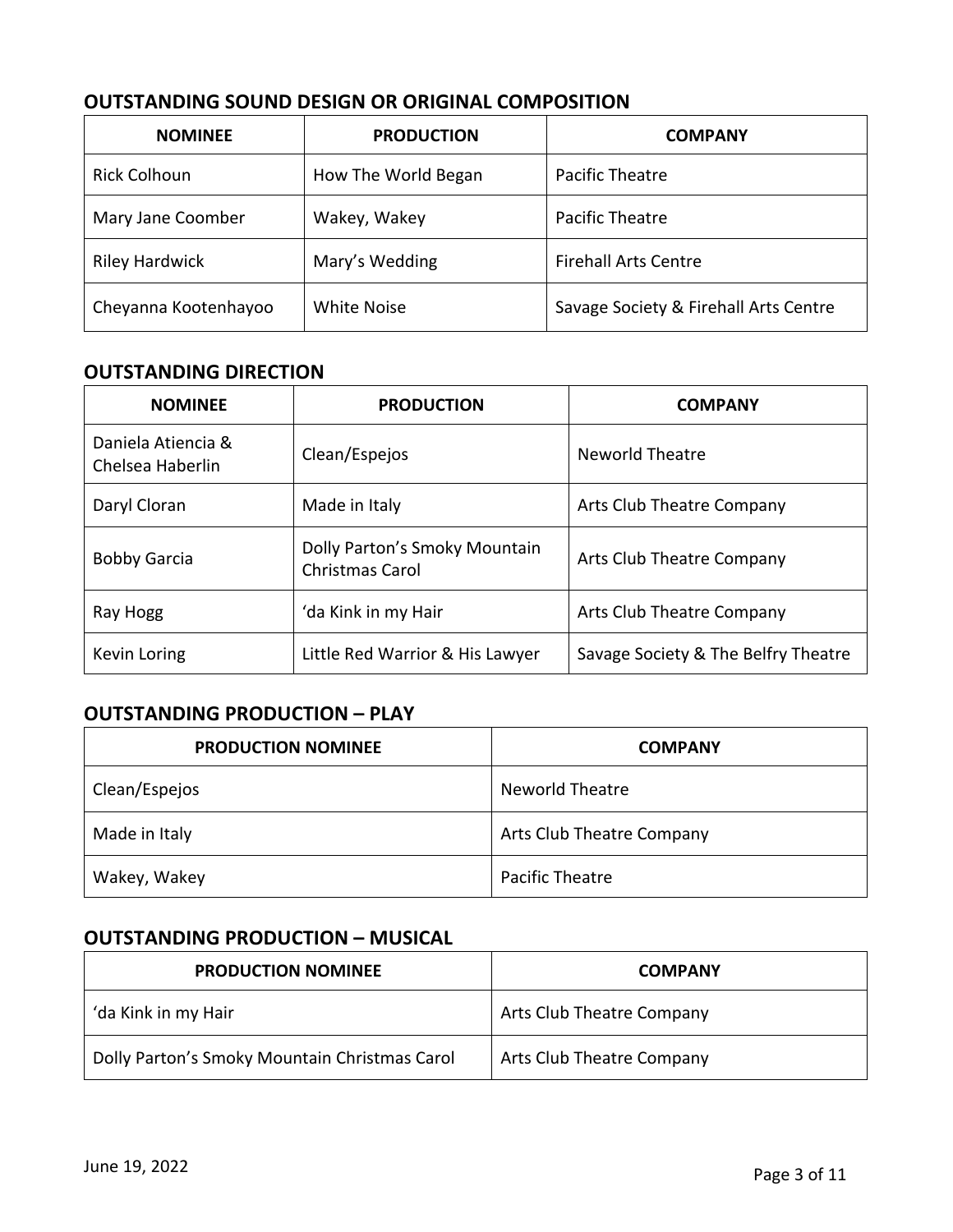#### **SIGNIFICANT ARTISTIC ACHIEVEMENT**

| <b>NOMINEE ACHIEVEMENT</b>                                                                    | NAME(S)                                  | <b>PRODUCTION(S)</b>                                    | <b>COMPANY</b>                      |
|-----------------------------------------------------------------------------------------------|------------------------------------------|---------------------------------------------------------|-------------------------------------|
| <b>Outstanding Audience</b><br>Engagement                                                     |                                          | <b>Nombre</b>                                           | Théâtre la Seizième                 |
| <b>Outstanding Choreography</b>                                                               | Julio Fuentes                            | Dolly Parton's Smoky<br><b>Mountain Christmas Carol</b> | <b>Arts Club Theatre</b><br>Company |
| <b>Outstanding Empowering</b><br>and Uplifting of Indigenous<br><b>Artists and Narratives</b> |                                          | White Noise and Little Red<br>Warrior & His Lawyer      | Savage Society                      |
| Outstanding Integration of<br>Dynamic Surtitles and Video<br>Projections                      | Candelario<br>Andrade and<br>Andie Lloyd | Clean/Espejos                                           | Neworld Theatre                     |
| <b>Outstanding Live Projection</b><br>Design                                                  | Wladimiro A.<br>Woyno R.                 | Wakey, Wakey                                            | Pacific Theatre                     |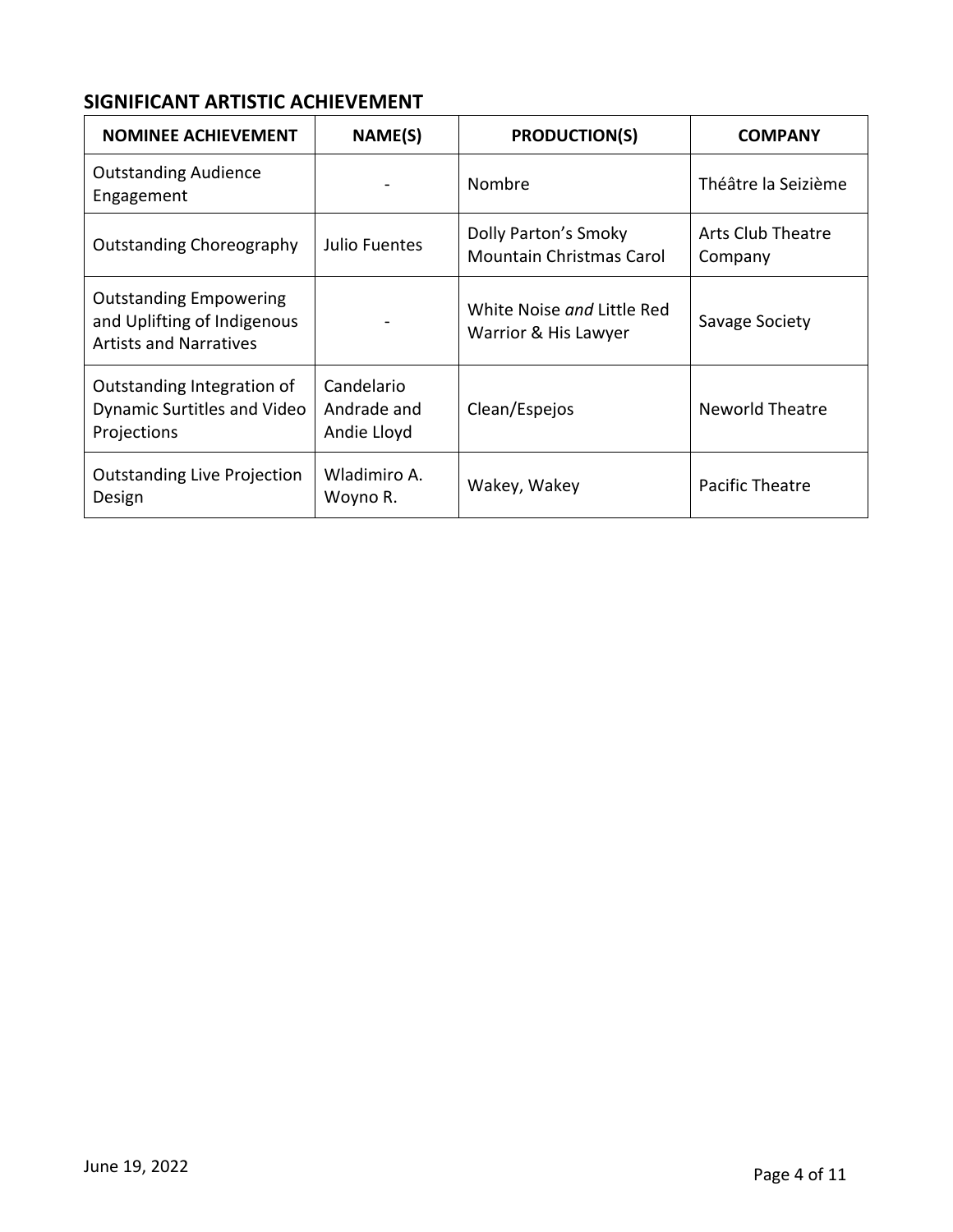IN ALPHABETICAL ORDER

# **SMALL BUDGET DIVISON**

#### **OUTSTANDING PERFORMANCE IN A LEADING DRAMATIC OR COMEDIC ROLE**

| <b>NOMINEE</b>                                          | <b>PRODUCTION</b>        | <b>COMPANY</b>               |
|---------------------------------------------------------|--------------------------|------------------------------|
| Aaron Craven                                            | Snowflake                | Mitch and Murray Productions |
| Pippa Mackie                                            | Juliet: A Revenge Comedy | <b>Monster Theatre</b>       |
| Emma Slipp                                              | Bunny                    | The Search Party             |
| Elizabeth Thai                                          | we the same              | <b>Ruby Slippers Theatre</b> |
| Ensemble (Ivy Charles, Melissa<br>Oei, Tracy Jennissen) | <b>Beautiful Man</b>     | Pi Theatre                   |

#### **OUTSTANDING PERFORMANCE IN A SUPPORT DRAMATIC OR COMEDIC ROLE**

| <b>NOMINEE</b>      | <b>PRODUCTION</b>        | <b>COMPANY</b>                      |  |
|---------------------|--------------------------|-------------------------------------|--|
| Ghazal Azarbad      | Bunny                    | The Search Party                    |  |
| Natasha Burnett     | Snowflake                | <b>Mitch and Murray Productions</b> |  |
| Nathan Kay          | <b>Bunny</b>             | The Search Party                    |  |
| <b>Richard Meen</b> | <b>Beautiful Man</b>     | Pi Theatre                          |  |
| Carly Pokoradi      | Juliet: A Revenge Comedy | <b>Monster Theatre</b>              |  |

#### **OUTSTANDING LIGHTING DESIGN**

| <b>NOMINEE</b> | <b>PRODUCTION</b>    | <b>COMPANY</b>               |
|----------------|----------------------|------------------------------|
| Itai Erdal     | <b>Bunny</b>         | The Search Party             |
| Jeff Harrison  | <b>Beautiful Man</b> | Pi Theatre                   |
| Sophie Tang    | we the same          | <b>Ruby Slippers Theatre</b> |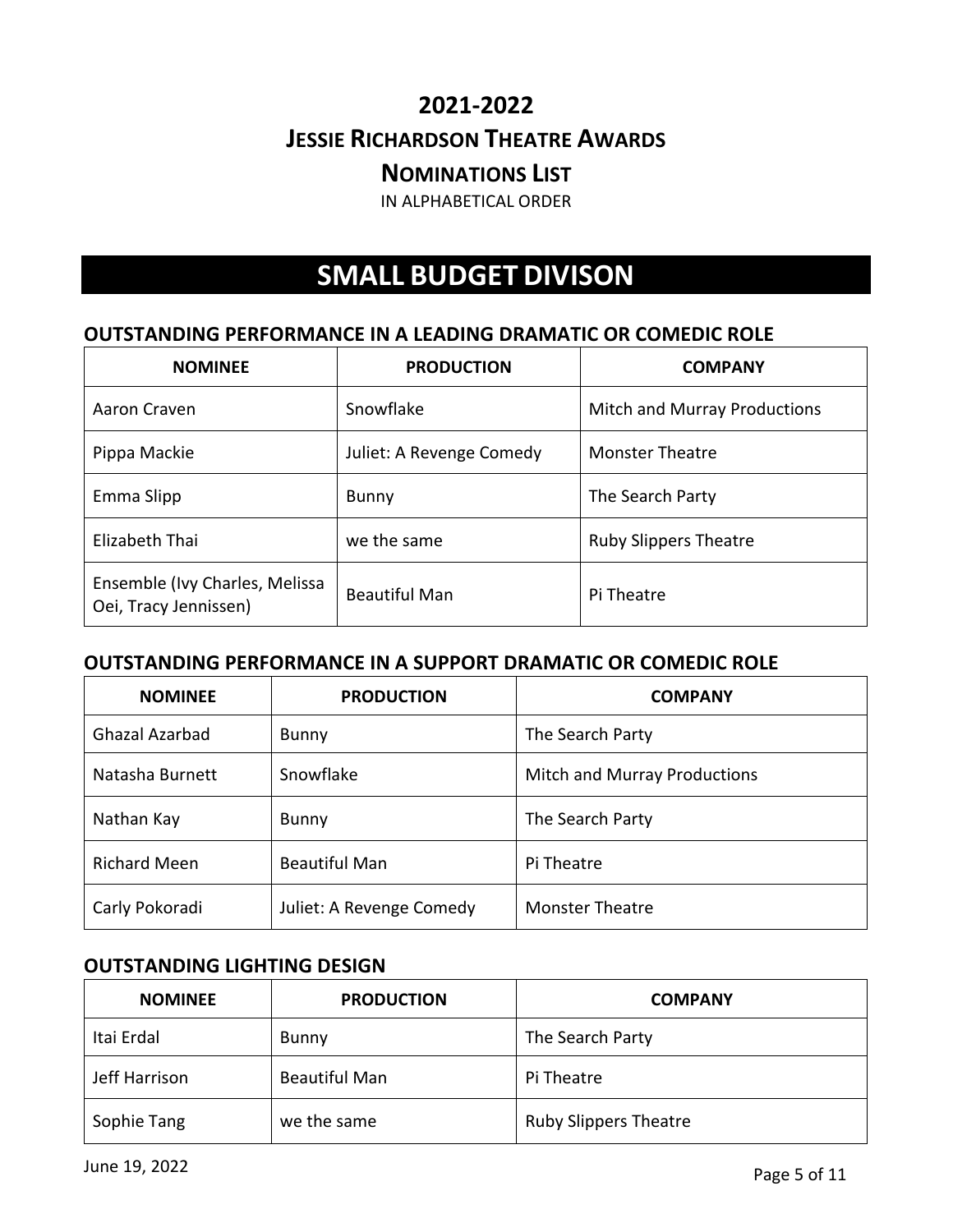#### **OUTSTANDING SET DESIGN**

| <b>NOMINEE</b>    | <b>PRODUCTION</b>            | <b>COMPANY</b>       |
|-------------------|------------------------------|----------------------|
| Lauchlin Johnston | <b>Beautiful Man</b>         | Pi Theatre           |
| Glenn MacDonald   | The Ballad of Georges Boivin | Western Gold Theatre |
| Amir Ofek         | <b>Bunny</b>                 | The Search Party     |
| Kimira Reddy      | In Response to Alabama       | Little Thief Theatre |
| Kimira Reddy      | Men Express Their Feelings   | Zee Zee Theatre      |

#### **OUTSTANDING COSTUME DESIGN**

| <b>NOMINEE</b>   | <b>PRODUCTION</b> | <b>COMPANY</b>   |
|------------------|-------------------|------------------|
| Alaia Hamer      | Beautiful Man     | Pi Theatre       |
| Jessica Oostergo | Bunny             | The Search Party |

#### **OUTSTANDING SOUND DESIGN OR ORIGINAL COMPOSITION**

| <b>NOMINEE</b> | <b>PRODUCTION</b>          | <b>COMPANY</b>               |  |
|----------------|----------------------------|------------------------------|--|
| Vi An Diep     | we the same                | <b>Ruby Slippers Theatre</b> |  |
| Sara Vickruck  | Men Express Their Feelings | Zee Zee Theatre              |  |

#### **OUTSTANDING DIRECTION**

| <b>NOMINEE</b>               | <b>PRODUCTION</b>            | <b>COMPANY</b>               |
|------------------------------|------------------------------|------------------------------|
| Diane Brown & Patricia Trinh | we the same                  | <b>Ruby Slippers Theatre</b> |
| Keltie Forsyth               | <b>Beautiful Man</b>         | Pi Theatre                   |
| <b>Ryan Gladstone</b>        | Juliet: A Revenge Comedy     | <b>Monster Theatre</b>       |
| <b>Mindy Parfitt</b>         | Bunny                        | The Search Party             |
| Jack Paterson                | The Ballad of Georges Boivin | <b>Western Gold Theatre</b>  |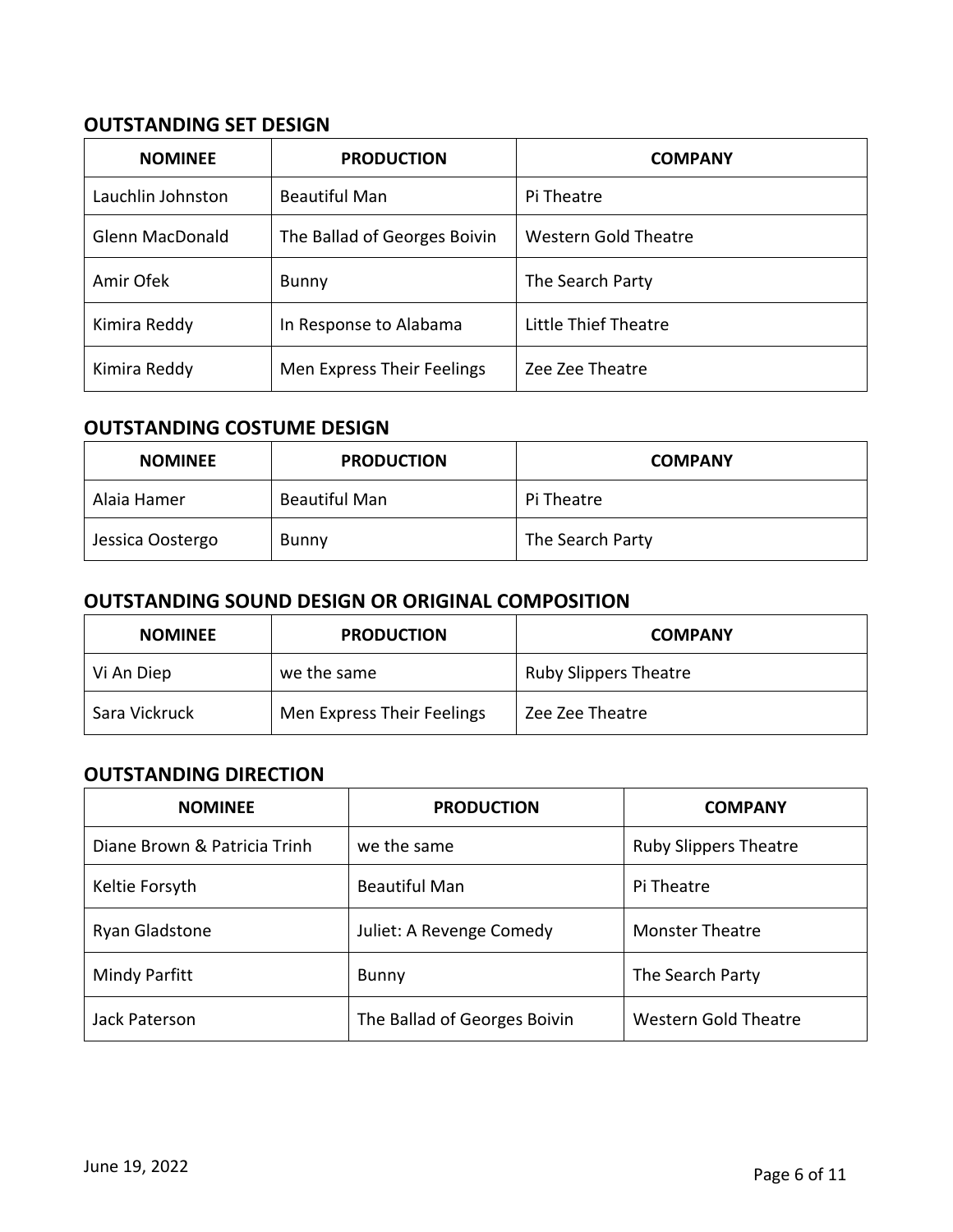#### **OUTSTANDING PRODUCTION – PLAY**

| <b>NOMINEE PRODUCTION</b> | <b>COMPANY</b>                      |
|---------------------------|-------------------------------------|
| <b>Beautiful Man</b>      | Pi Theatre                          |
| <b>Bunny</b>              | The Search Party                    |
| Juliet: A Revenge Comedy  | <b>Monster Theatre</b>              |
| Snowflake                 | <b>Mitch and Murray Productions</b> |
| we the same               | <b>Ruby Slippers Theatre</b>        |

#### **SIGNIFICANT ARTISTIC ACHIEVEMENT**

| <b>NOMINEE ACHIEVEMENT</b>      | <b>NAME</b>                  | <b>PRODUCTION</b>               | <b>COMPANY</b>               |
|---------------------------------|------------------------------|---------------------------------|------------------------------|
| <b>Outstanding Choreography</b> | Tara Cheyenne<br>Friedenberg | Men Express Their<br>Feelings   | Zee Zee Theatre              |
| <b>Outstanding Video Design</b> | Chimerik 似不像                 | we the same                     | <b>Ruby Slippers Theatre</b> |
| <b>Outstanding Video Design</b> | Joel Grinke                  | The Ballad of<br>Georges Boivin | <b>Western Gold Theatre</b>  |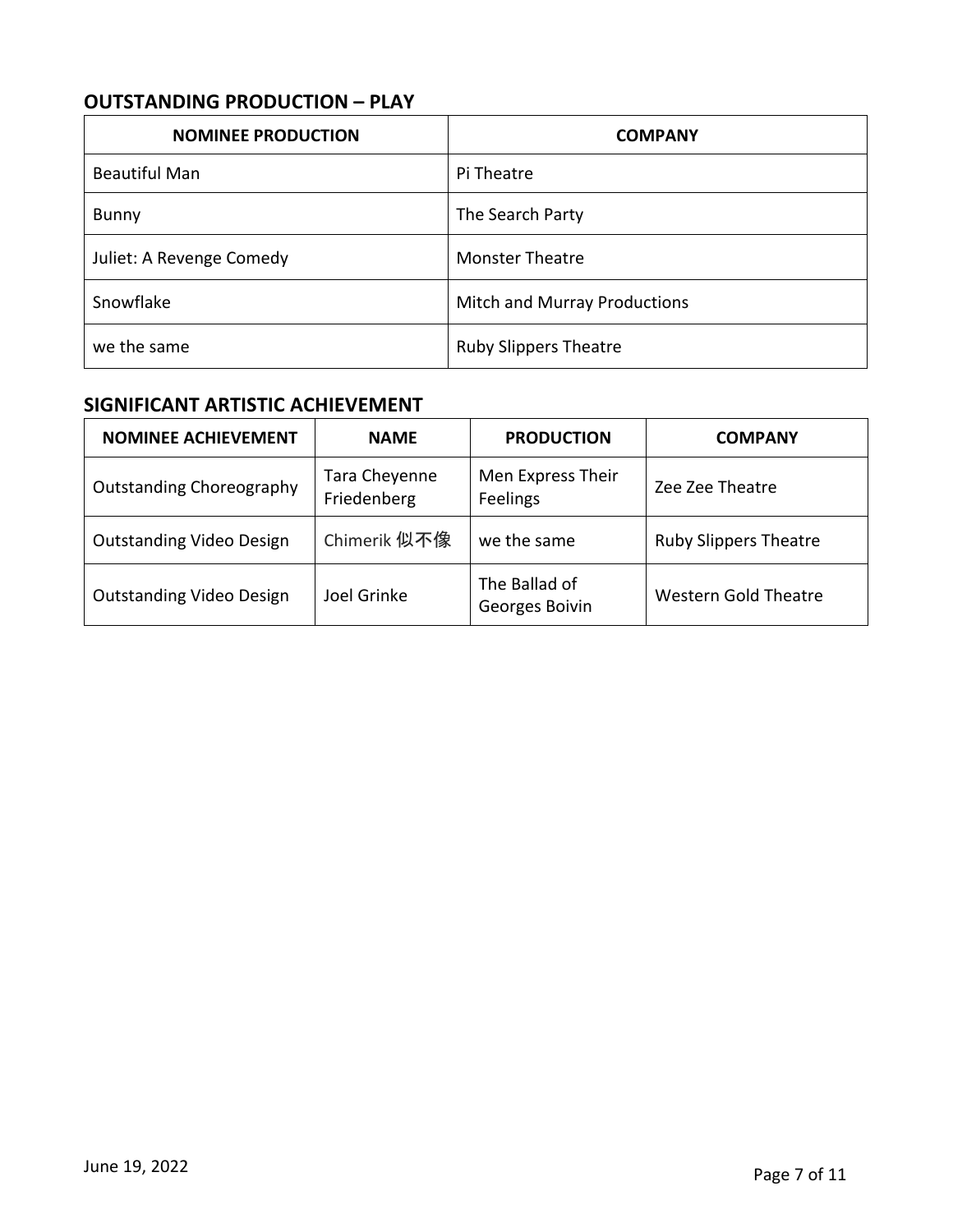IN ALPHABETICAL ORDER

# **THEATRE FOR YOUNG AUDIENCES (TYA) DIVISON**

#### **OUTSTANDING PERFORMANCE**

| <b>NOMINEE</b>                                      | <b>PRODUCTION</b>                          | <b>COMPANY</b>                    |
|-----------------------------------------------------|--------------------------------------------|-----------------------------------|
| Samantha Levy                                       | Le merveilleux voyage d'Inès de<br>l'Ouest | Théâtre la Seizième               |
| Melissa Oei                                         | Like It or Not                             | <b>Green Thumb Theatre</b>        |
| <b>Matheus Severo</b>                               | Ladies and Gentlemen, Boys and Girls       | Carousel Theatre for Young People |
| Rae Takei                                           | Ladies and Gentlemen, Boys and Girls       | Carousel Theatre for Young People |
| Ensemble (Anaïs<br>Pellin & Isabelle<br>Bartkowiak) | Clementine - A (True) Story                | Kleine Compagnie Theatre Society  |

#### **OUTSTANDING DESIGN**

| <b>NOMINEE</b>                    | <b>DISCIPLINE</b>    | <b>PRODUCTION</b>                              | <b>COMPANY</b>                       |
|-----------------------------------|----------------------|------------------------------------------------|--------------------------------------|
| Mary Jane Coomber                 | Sound Design         | Ladies and Gentlemen,<br><b>Boys and Girls</b> | Carousel Theatre for<br>Young People |
| Shizuka Kai                       | Set Design           | Ladies and Gentlemen,<br><b>Boys and Girls</b> | Carousel Theatre for<br>Young People |
| Shizuka Kai                       | Set Design           | Le merveilleux voyage<br>d'Inès de l'Ouest     | Théâtre la Seizième                  |
| Shizuka Kai & Jessica<br>Oostergo | <b>Puppet Design</b> | Le merveilleux voyage<br>d'Inès de l'Ouest     | Théâtre la Seizième                  |
| Donnie Tejani                     | Costume Design       | Like It or Not                                 | <b>Green Thumb Theatre</b>           |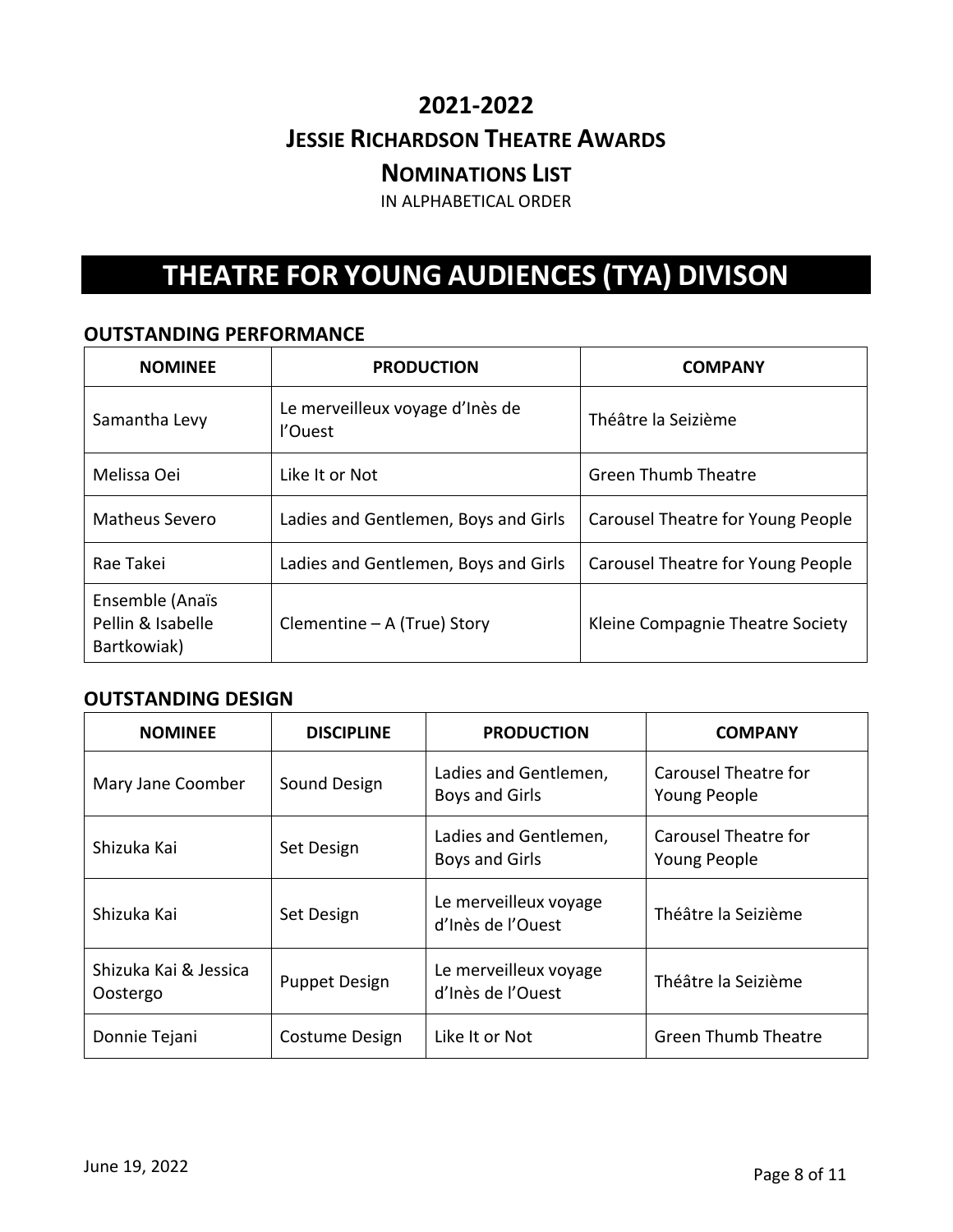#### **OUTSTANDING ARTISTIC CREATION**

| <b>NOMINEE</b>                         | <b>DISCIPLINE</b>                         | <b>PRODUCTION</b>                              | <b>COMPANY</b>                       |
|----------------------------------------|-------------------------------------------|------------------------------------------------|--------------------------------------|
| Rachel Aberle &<br>Leslie Dos Remedios | Direction &<br><b>Assistant Direction</b> | Like It or Not                                 | <b>Green Thumb Theatre</b>           |
| Jennica Grienke                        | Direction                                 | Ladies and Gentlemen,<br><b>Boys and Girls</b> | Carousel Theatre for Young<br>People |
| Emilie Leclerc                         | <b>Direction</b>                          | Le merveilleux voyage<br>d'Inès de l'Ouest     | Théâtre la Seizième                  |
| Anaïs Pellin &<br><b>Francis Monty</b> | Direction                                 | Clementine - A (True)<br>Story                 | Kleine Compagnie Theatre<br>Society  |

#### **OUTSTANDING PRODUCTION**

| <b>NOMINEE PRODUCTION</b>               | <b>COMPANY</b>                    |
|-----------------------------------------|-----------------------------------|
| Clementine $-$ A (True) Story           | Kleine Compagnie Theatre Society  |
| Ladies and Gentlemen, Boys and Girls    | Carousel Theatre for Young People |
| Le merveilleux voyage d'Inès de l'Ouest | Théâtre la Seizième               |

#### **SIGNIFICANT ARTISTIC ACHIEVEMENT**

| <b>NOMINEE ACHIEVEMENT</b> | <b>NAME</b>       | <b>PRODUCTION</b>     | <b>COMPANY</b>       |
|----------------------------|-------------------|-----------------------|----------------------|
| Assistant Direction and    | Angelica Schwartz | Ladies and Gentlemen, | Carousel Theatre for |
| <b>Gender Consultation</b> |                   | Boys and Girls        | Young People         |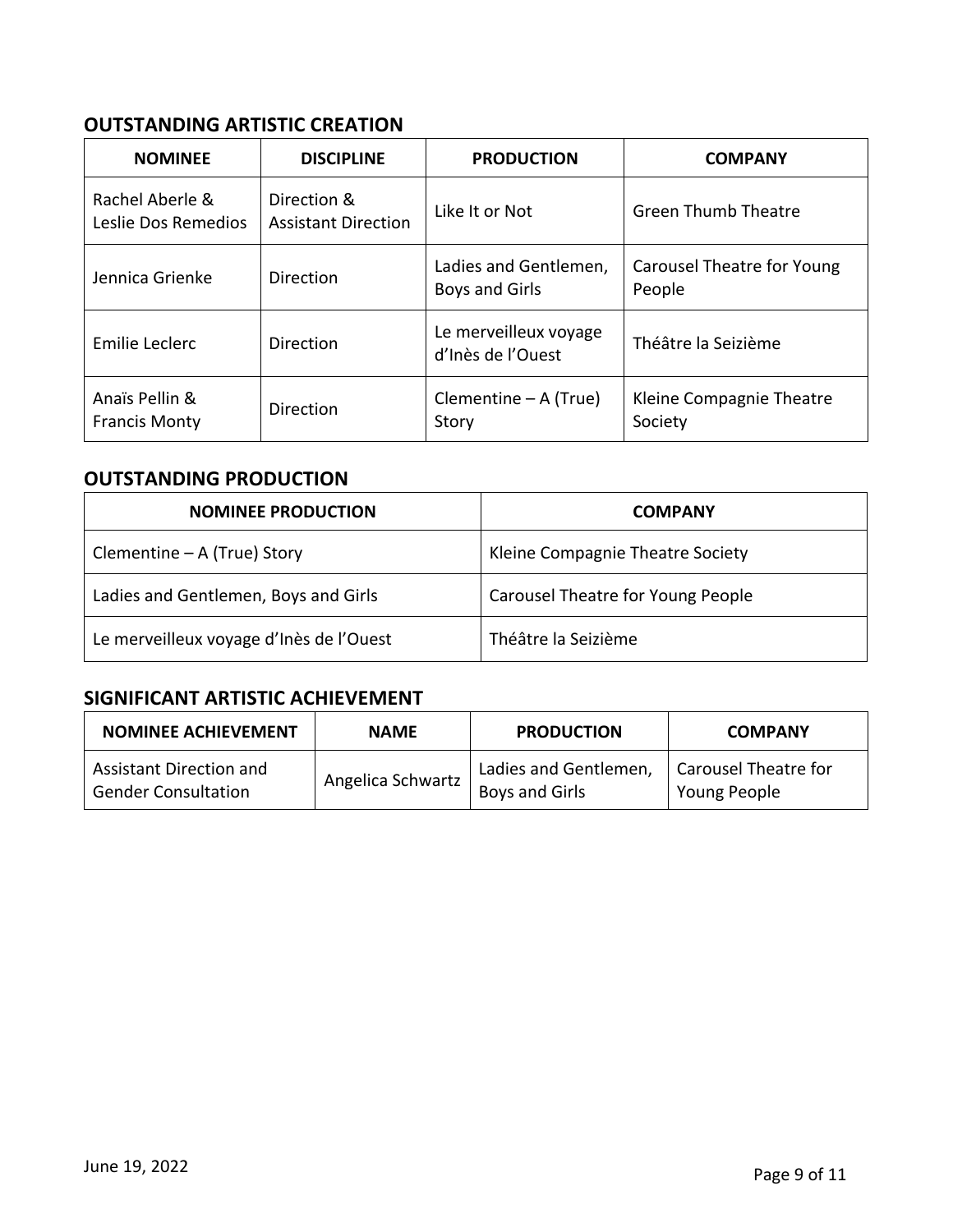### **2021-2022 JESSIE RICHARDSON THEATRE AWARDS NOMINATIONS LIST** IN ALPHABETICAL ORDER

### **EMERGING DIVISION**

When the Jessie Richardson Award Society created the Emerging Division category, we hoped to highlight and celebrate works that bring innovation and excitement to our theatre community, and emerging artists who have not received the recognition that we believe they deserve. **Unfortunately, the Emerging Division will not stand for the 2021-22 Jessie Awards season.** While this Division was newly announced for this season, a very small number of productions were registered and subsequently attended by the Emerging Division jury. At the end of the season (April 30, 2022), the jury recommended that the Emerging Division should not stand with such a small number of eligible productions. While every effort was made by the Board of Directors to consider solutions, the final decision is that the Emerging Division will not stand for the Jessie Awards in 2022.

We understand that some community members, especially those involved with the registered productions, will feel disappointed by this outcome. (Please note that the productions registered in this Division will be refunded their registration fees.) Given the challenges associated with the ongoing pandemic for the performing arts industry, it is not a surprise that emerging companies and productions led by emerging artists are underrepresented in recently mounted theatre productions. It is the hope of the Board of Directors that emerging companies and artistic leaders will soon find space and opportunities in the professional theatre community, as we all continue to navigate the challenges brought on by this pandemic. We will continue to do the best we can to support emerging artists and works and honour their immense contribution to our theatre community.